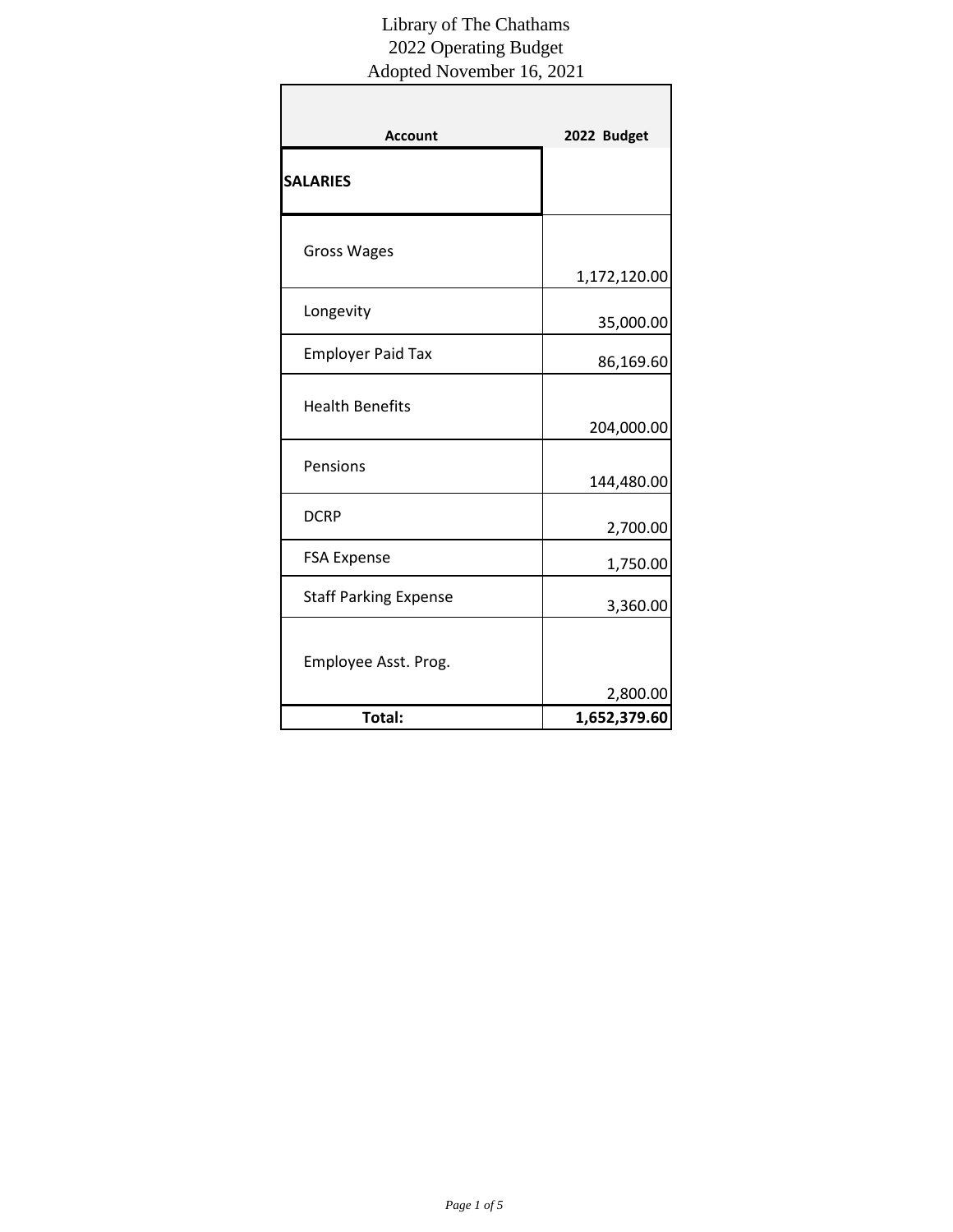| <b>Account</b>             | 2022 Budget          |
|----------------------------|----------------------|
| <b>OPERATION OF PLANT</b>  |                      |
| Maintenance                | 80,500.00            |
| Utilities - elec gas sewer | 59,000.00            |
| Telecommunications         | 9,850.00             |
| Insurance                  | 53,000.00            |
| <b>Consulting Services</b> |                      |
| Audit                      | 7,500.00<br>5,500.00 |
| <b>Automation Services</b> |                      |
|                            | 24,000.00            |
| Capital Reserve            | 0.00                 |
| Total:                     | 239,350.00           |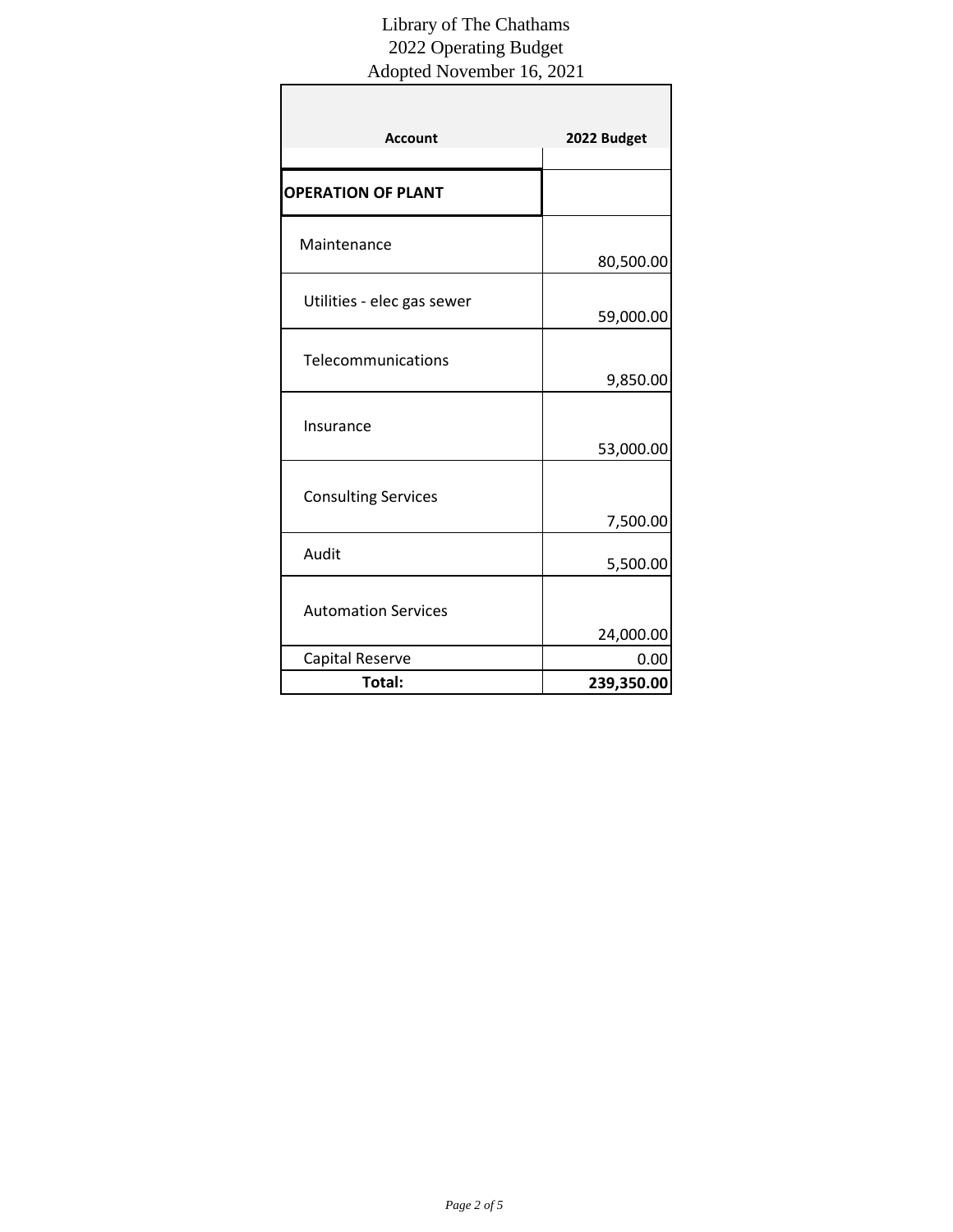| <b>Account</b>                        | 2022 Budget |
|---------------------------------------|-------------|
| <b>PROGRAMS AND SERVICES</b>          |             |
| <b>Professional Services-Attorney</b> | 7,500.00    |
| Delivery                              | 3,000.00    |
| Programs - Adult Audience             | 7,000.00    |
| Programs - Juvenile                   | 2,000.00    |
| Programs - Teen                       | 3,000.00    |
| <b>Community Partnerships</b>         | 1,000.00    |
| New Services from Strategic Plan      | 8,000.00    |
| <b>New Services Development</b>       | 4,000.00    |
| PR/Outreach                           | 23,500.00   |
| <b>SHARED SERVICES</b>                |             |
| <b>IT Support</b>                     | 38,000.00   |
| Chatham Boro DPW                      | 3,000.00    |
| <b>MUF</b>                            | 250.00      |
| <b>MAIN</b>                           | 68,000.00   |
| Total:                                | 168,250.00  |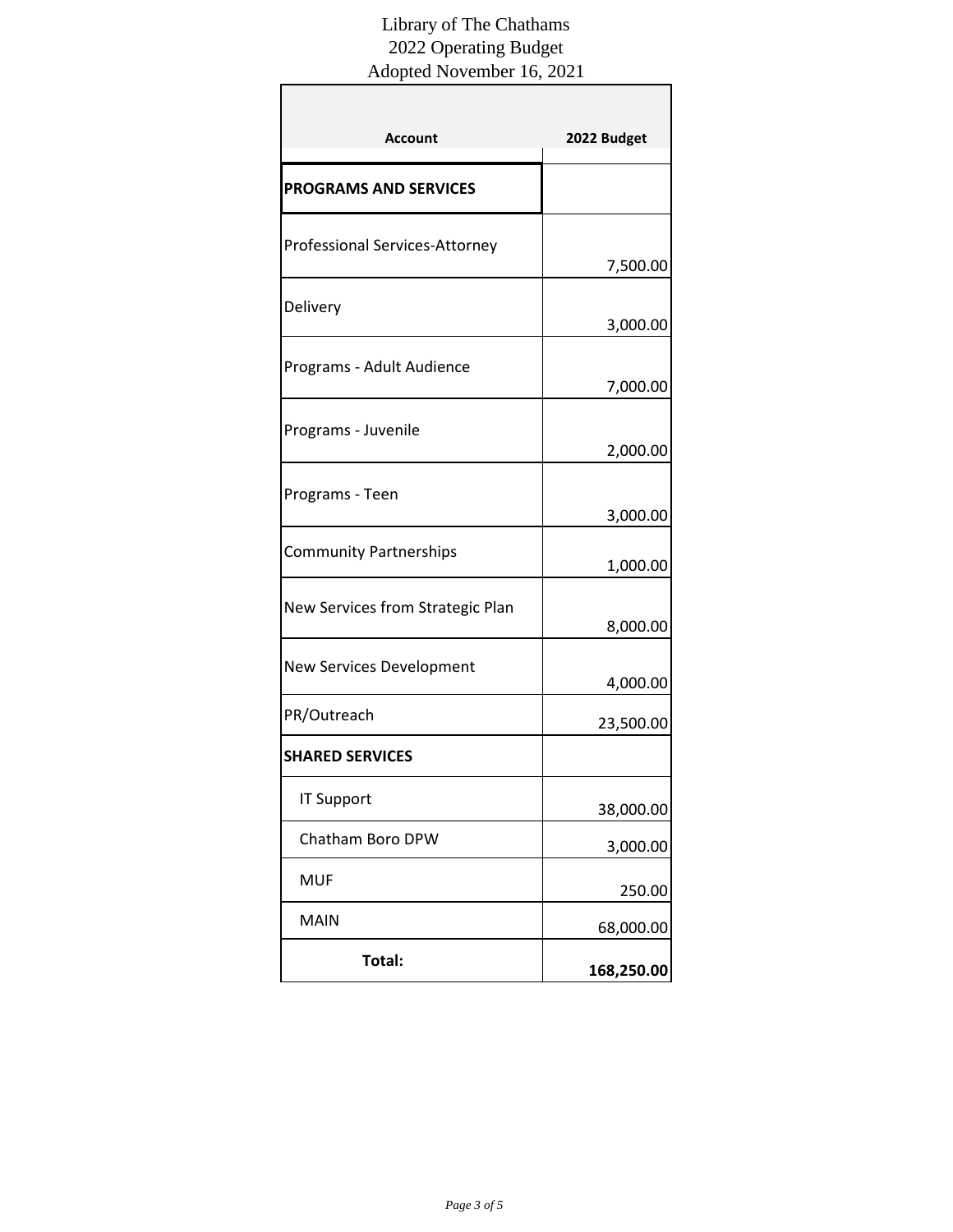| <b>Account</b>              | 2022 Budget                                                                                    |
|-----------------------------|------------------------------------------------------------------------------------------------|
| <b>LIBRARY MATERIALS</b>    |                                                                                                |
| Unspecified                 |                                                                                                |
| Adult                       |                                                                                                |
| Young Adult Books           |                                                                                                |
| <b>Reference Books</b>      |                                                                                                |
| Juvenile Books              |                                                                                                |
| <b>Adult AV</b>             |                                                                                                |
| Juvenile AV                 |                                                                                                |
| Microforms                  |                                                                                                |
| Periodicals                 |                                                                                                |
| <b>Non-Print Research</b>   |                                                                                                |
| E-Books (Adult)             |                                                                                                |
| E-Books (Juv)               |                                                                                                |
| E-Books (YA)                |                                                                                                |
| YA AV                       | see attached                                                                                   |
| Total:                      | 235,000.00                                                                                     |
| <b>Account</b>              | 2022 Budget                                                                                    |
| <b>ADMINISTRATION EXP.</b>  |                                                                                                |
|                             |                                                                                                |
| Supplies                    |                                                                                                |
| Postage/Printing            |                                                                                                |
| <b>Staff Ed/Conferences</b> |                                                                                                |
| <b>Travel Expense</b>       |                                                                                                |
| Payroll Expense             |                                                                                                |
| Memberships / Dues          |                                                                                                |
|                             |                                                                                                |
| Fundraising                 |                                                                                                |
| Miscellaneous               | 18,000.00<br>18,000.00<br>3,000.00<br>2,500.00<br>6,800.00<br>2,300.00<br>5,000.00<br>1,500.00 |
| Total:                      |                                                                                                |
| <b>TOTAL EXPENSES</b>       |                                                                                                |
|                             | 57,100.00<br>2,352,079.60                                                                      |